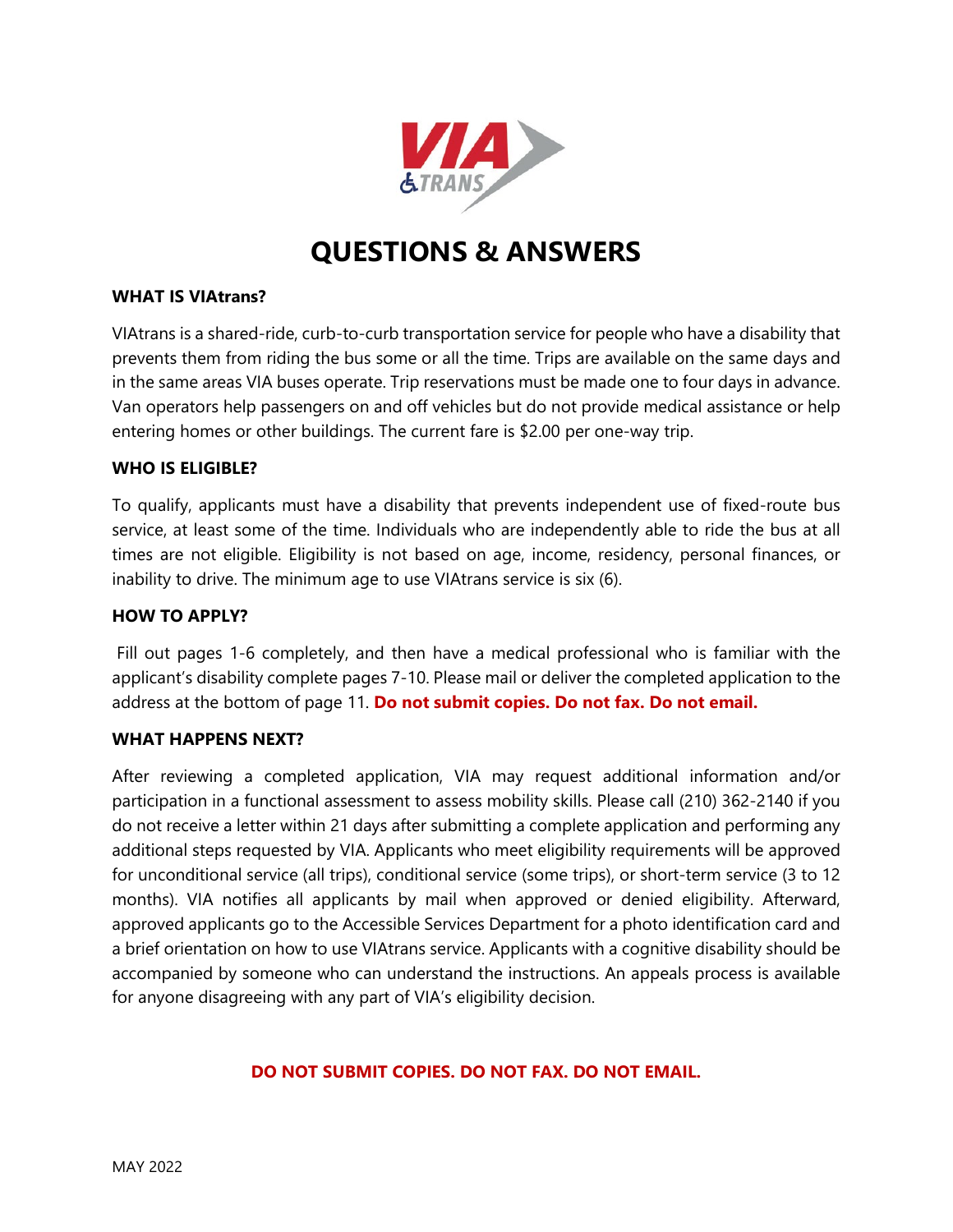## **ADDITIONAL INFORMATON**

For details about VIAtrans policies, procedures, and service area, please consult the VIAtrans Service Customer Guide or view the video Welcome to VIAtrans. Both are available at www.viainfo.net. If you have questions, please contact the VIA Accessible Services Department at (210) 362-2140 on weekdays between 8:30 a.m. and 4:30 p.m.

## **TO SUBMIT A VIATRANS APPLICATION**

- Only submit original applications **DO NOT SUBMIT COPIES. DO NOT FAX. DO NOT EMAIL.**
- Pages  $7 10$  must be completed by a doctor or other medical professional. Incomplete applications or applications with any part of the medical section completed by the applicant will not be processed.
- **Please submit applications to the following address:**

Accessible Services Department VIA Metro Center 1021 San Pedro Avenue San Antonio, TX 78212.

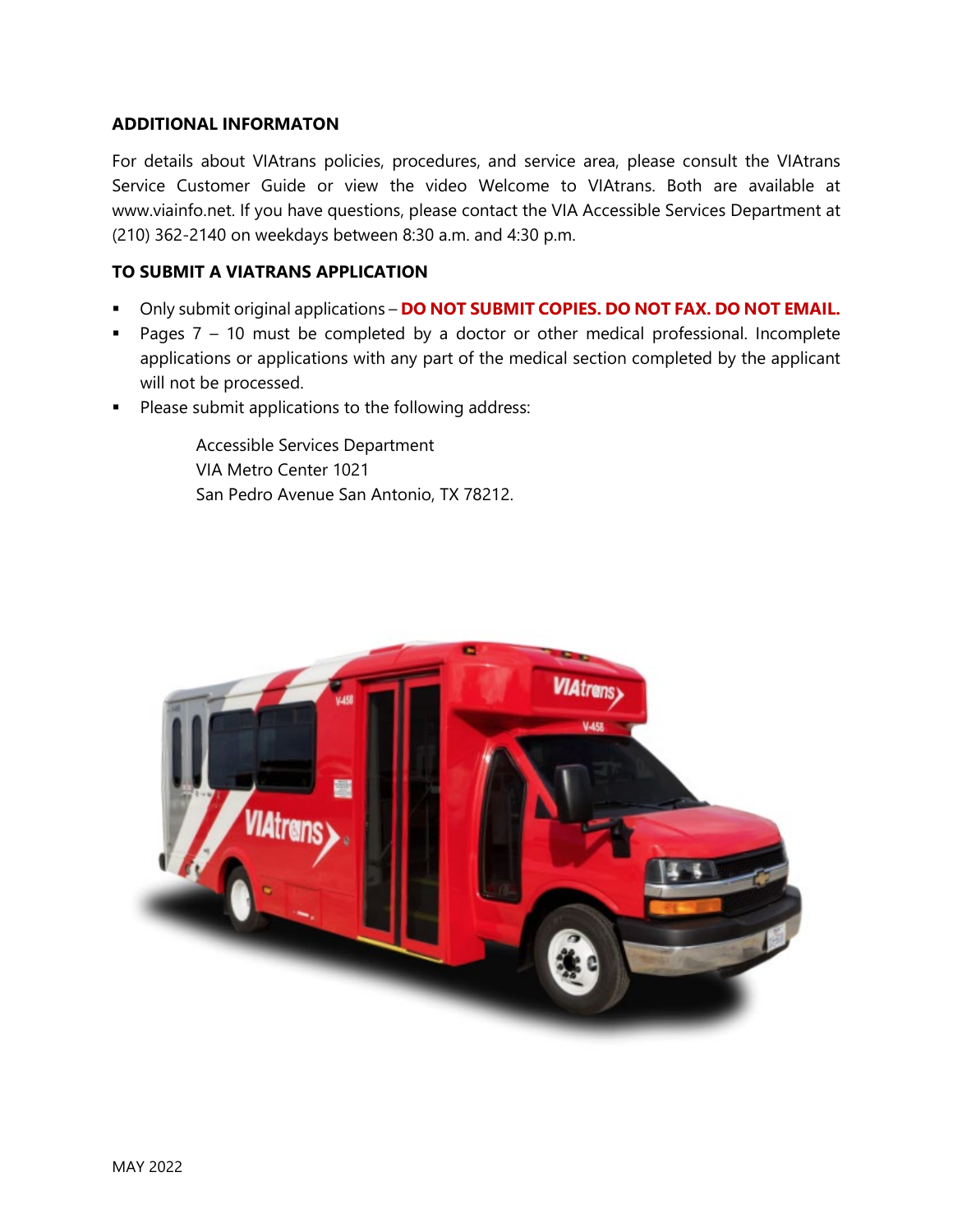

Office Use Only

| <b>SECTION I: Part A- Personal Information:</b>  |                   |                     |                |  |  |  |  |
|--------------------------------------------------|-------------------|---------------------|----------------|--|--|--|--|
| $\Box$ New Application<br>$\Box$ Recertification |                   | <b>VIAtrans ID#</b> |                |  |  |  |  |
| Name:                                            |                   |                     |                |  |  |  |  |
| Last                                             | First             |                     | Middle         |  |  |  |  |
| Home Address:                                    |                   | Apt No.:            |                |  |  |  |  |
| Name of Facility or Apartment Building:          |                   |                     |                |  |  |  |  |
| City:                                            | State:            | Zip Code:           |                |  |  |  |  |
| Phone Number(s) List Below:                      |                   |                     |                |  |  |  |  |
| Home:                                            | Other:            |                     |                |  |  |  |  |
| Email Address:                                   |                   |                     |                |  |  |  |  |
| What is your language of choice?                 | $\square$ English | $\square$ Spanish   |                |  |  |  |  |
| □Other:                                          |                   |                     |                |  |  |  |  |
| Preferred communication format:                  | □Standard Print   | □ Large Print       | $\Box$ Braille |  |  |  |  |
| □Email/Electronic                                | □Other:           |                     |                |  |  |  |  |
| Date of Birth:                                   |                   | $\square$ Female    | $\Box$ Male    |  |  |  |  |
| <b>Part B: Contact Persons</b>                   |                   |                     |                |  |  |  |  |
| <b>Emergency Contact Person:</b>                 |                   |                     |                |  |  |  |  |
| Relationship to Applicant:                       |                   |                     |                |  |  |  |  |
| Emergency Phone Number(s) (list below):          |                   |                     |                |  |  |  |  |
| Primary:                                         |                   |                     |                |  |  |  |  |
| Other:                                           |                   |                     |                |  |  |  |  |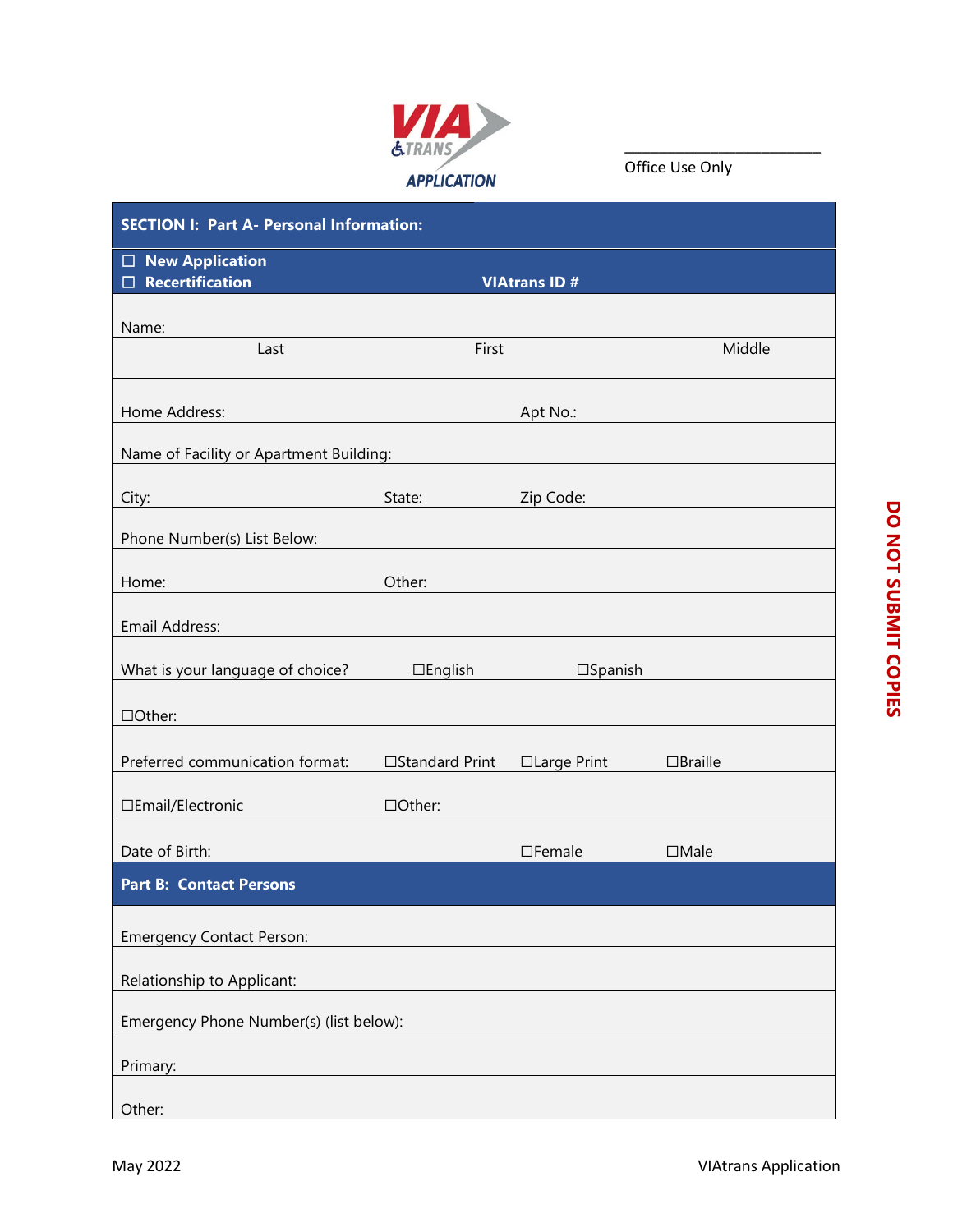| Part C: Tell us about your disability or disabling health condition.                                                                |
|-------------------------------------------------------------------------------------------------------------------------------------|
| What is the primary disability or condition that prevents you from using VIA bus service? Please be<br>specific?                    |
|                                                                                                                                     |
|                                                                                                                                     |
|                                                                                                                                     |
|                                                                                                                                     |
| Do you have other physical or mental health disabilities or conditions that limit your ability to use VIA<br>bus services? □YES □NO |
|                                                                                                                                     |
| If yes, please explain:                                                                                                             |
|                                                                                                                                     |
|                                                                                                                                     |
|                                                                                                                                     |
|                                                                                                                                     |
| Do the effects of your disability or condition vary from day to day? □ Yes<br>$\square$ No                                          |
| If yes, please explain how they vary:                                                                                               |
|                                                                                                                                     |
|                                                                                                                                     |
|                                                                                                                                     |
|                                                                                                                                     |
|                                                                                                                                     |
| Is your disability or condition:<br>$\Box$ Permanent<br>$\Box$ Temporary                                                            |
| How long?<br>Month(s)<br>Year(s)                                                                                                    |
|                                                                                                                                     |
| If you answered temporary, please explain:                                                                                          |
|                                                                                                                                     |
|                                                                                                                                     |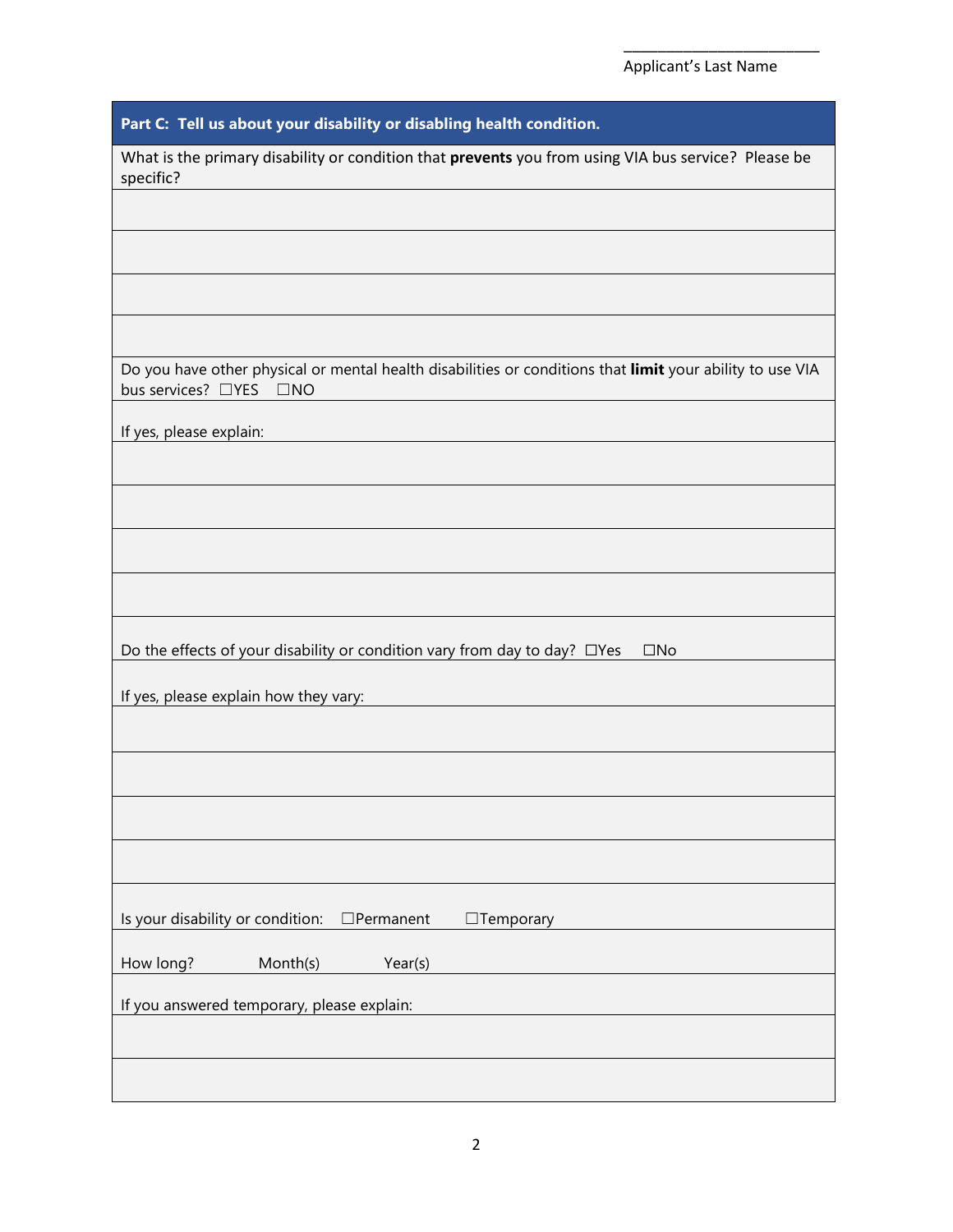## Applicant's Last Name

|                           | Part D: Condition Checklist- Not required to be completed                                            |        |            |                               |                          |        |         |                          |        |                                                                                                            |                                          |
|---------------------------|------------------------------------------------------------------------------------------------------|--------|------------|-------------------------------|--------------------------|--------|---------|--------------------------|--------|------------------------------------------------------------------------------------------------------------|------------------------------------------|
| $\Box$                    | Amputation                                                                                           | $\Box$ |            | <b>Breathing</b><br>Condition |                          | П      | Frail   |                          |        | $\Box$                                                                                                     | Panic                                    |
| $\Box$                    | Autism                                                                                               | $\Box$ |            | Cognitive<br>Disability       |                          | П      |         | Memory Loss              |        | $\Box$                                                                                                     | Paralysis                                |
| $\Box$                    | Balance<br>Problems                                                                                  | $\Box$ |            | Confusion                     |                          | $\Box$ |         | Non-Verbal               |        | $\Box$                                                                                                     | Psychosis                                |
| П                         | <b>Blind or Low</b><br>Vision                                                                        | П      |            | Hearing                       | Deaf or Hard of          | $\Box$ | Obesity |                          |        | $\Box$                                                                                                     | Seizures                                 |
| $\Box$                    | Brain Injury                                                                                         | $\Box$ |            |                               | Dialysis Required        | $\Box$ | Pain    |                          |        | $\Box$                                                                                                     | Significant<br>Limitation of<br>Activity |
|                           | Part E: Mobility assistance required for travel. Check all that apply. Not required to be completed. |        |            |                               |                          |        |         |                          |        |                                                                                                            |                                          |
| $\Box$                    | None                                                                                                 |        | $\Box$     |                               | <b>Prosthetic Device</b> |        |         | $\Box$                   |        |                                                                                                            | Portable Oxygen                          |
| $\Box$                    | Cane                                                                                                 |        | $\Box$     | Manual Wheelchair             |                          |        |         | $\Box$                   |        | Respirator                                                                                                 |                                          |
|                           | Walker                                                                                               |        | □          |                               | Power Wheelchair         |        |         | Alphabet Board<br>$\Box$ |        |                                                                                                            |                                          |
| $\Box$                    | Crutches                                                                                             |        | $\Box$     |                               | Power Scooter            |        |         | $\Box$                   | Other: |                                                                                                            |                                          |
| $\overline{\phantom{a}}$  | <b>White Cane</b>                                                                                    |        | $\Box$     |                               | Service Animal           |        |         | $\Box$                   | Other: |                                                                                                            |                                          |
|                           | Part F: Tell us about your abilities to ride regular bus service. Not required to be completed       |        |            |                               |                          |        |         |                          |        |                                                                                                            |                                          |
| Can you do the following: |                                                                                                      |        | <b>YES</b> | <b>NO</b>                     | SOME<br><b>TIMES</b>     |        |         |                          |        | Describe problems you have doing each<br>task, or enter NA if no difficulties<br><b>DO NOT LEAVE BLANK</b> |                                          |
| 1                         | See                                                                                                  | □<br>Ш |            |                               | $\Box$                   |        |         |                          |        |                                                                                                            |                                          |
| $\overline{2}$            | Hear                                                                                                 |        |            | $\Box$<br>$\Box$              |                          | $\Box$ |         |                          |        |                                                                                                            |                                          |
| 3                         | Talk                                                                                                 |        |            | $\Box$                        | $\Box$                   | $\Box$ |         |                          |        |                                                                                                            |                                          |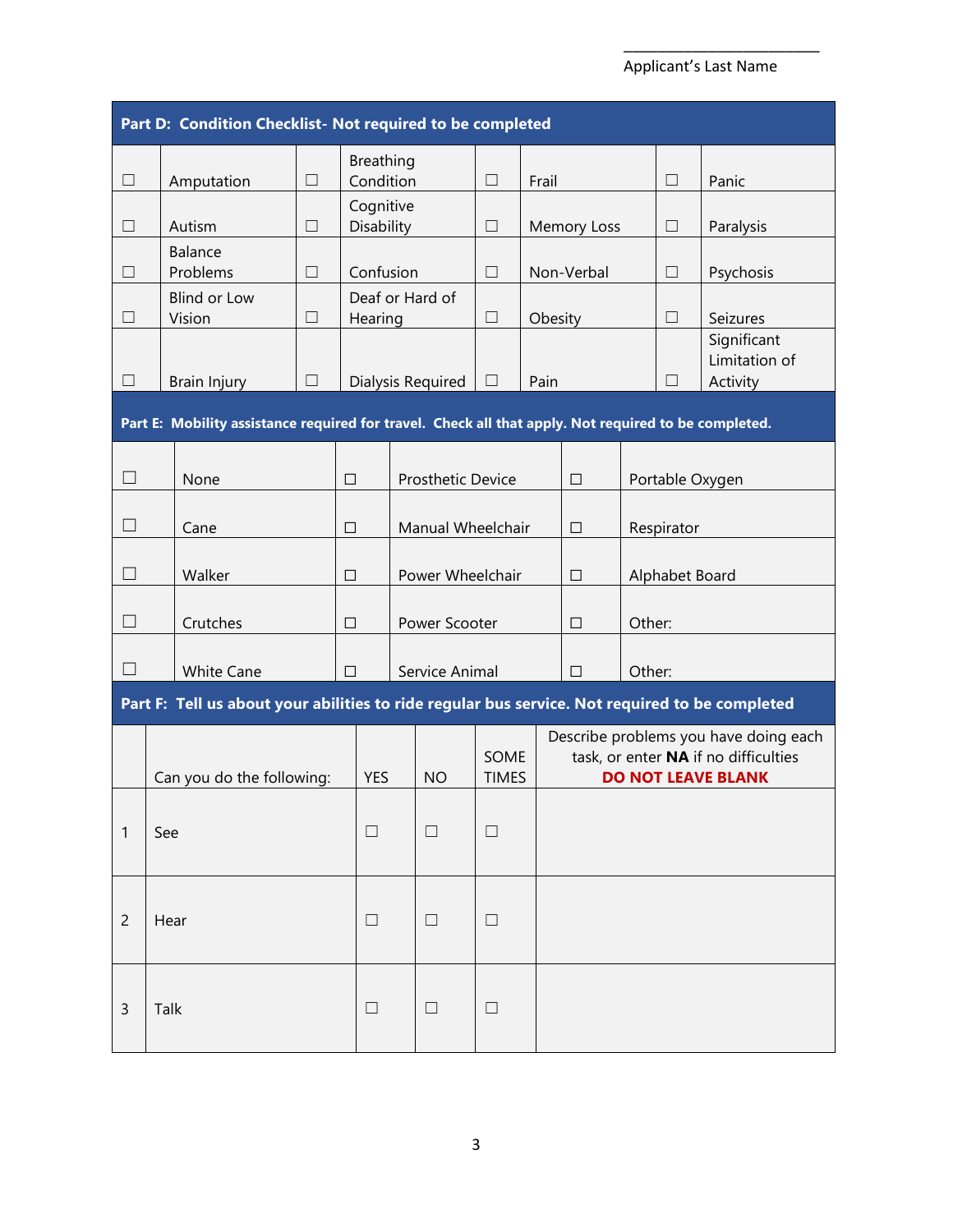## Applicant's Last Name

|                | Can you do the following:        | <b>YES</b> | <b>NO</b> | SOME<br><b>TIMES</b> | Describe problems you have doing each<br>task, or enter NA if no difficulties<br><b>DO NOT LEAVE BLANK</b> |
|----------------|----------------------------------|------------|-----------|----------------------|------------------------------------------------------------------------------------------------------------|
| $\overline{4}$ | Read & Write                     | $\Box$     | $\Box$    | $\Box$               |                                                                                                            |
| 5              | Understand Information           | $\Box$     | $\Box$    | $\Box$               |                                                                                                            |
| 6              | Tell time                        | $\Box$     | $\Box$    | $\Box$               |                                                                                                            |
| $\overline{7}$ | Use the telephone                | $\Box$     | $\Box$    | $\Box$               |                                                                                                            |
| $\,8\,$        | Plan & Schedule Trips            | $\Box$     | $\Box$    | $\Box$               |                                                                                                            |
| 9              | Remember Information             | $\Box$     | $\Box$    | $\Box$               |                                                                                                            |
| 10             | Walk                             | $\Box$     | $\Box$    | $\Box$               |                                                                                                            |
| 11             | <b>Cross Streets</b>             | $\Box$     | ப         | $\Box$               |                                                                                                            |
| 12             | Stand & Wait                     | $\Box$     | $\Box$    | $\Box$               |                                                                                                            |
| 13             | Step Up & Down a 12-inch<br>Step | $\Box$     | $\Box$    | $\Box$               |                                                                                                            |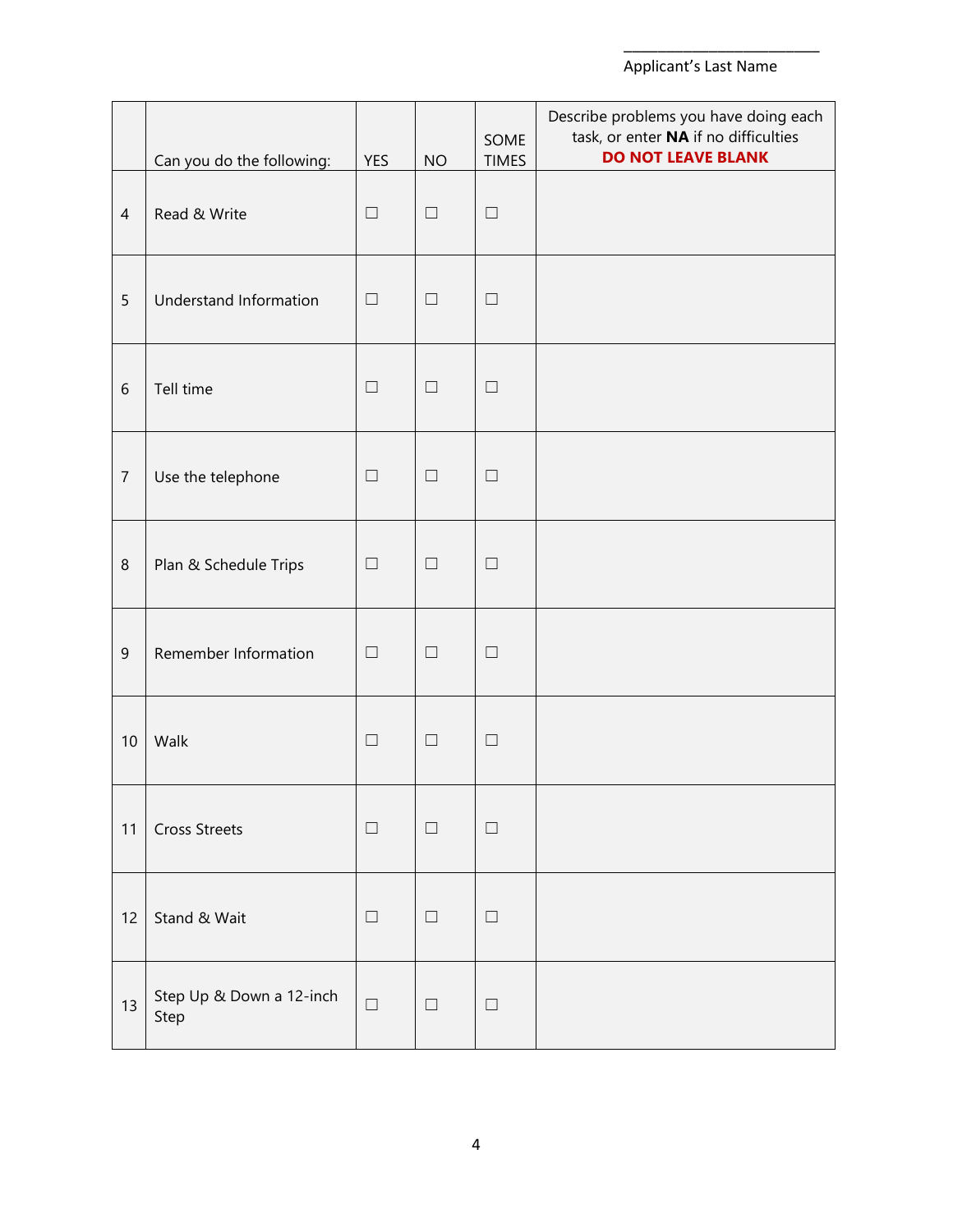## Applicant's Last Name

|                                                                              | Can you do the following:                                                                      | <b>YES</b> | <b>NO</b> | <b>SOME</b><br><b>TIMES</b> | Describe problems you have doing each<br>task, or enter NA if no difficulties<br><b>DO NOT LEAVE BLANK</b> |  |  |  |
|------------------------------------------------------------------------------|------------------------------------------------------------------------------------------------|------------|-----------|-----------------------------|------------------------------------------------------------------------------------------------------------|--|--|--|
| 14                                                                           | Count & Handle Money                                                                           | П          | П         | П                           |                                                                                                            |  |  |  |
| 15                                                                           | Interact with Others                                                                           | П          | П         | П                           |                                                                                                            |  |  |  |
|                                                                              | Part G: Tell us about your use of regular VIA bus service.                                     |            |           |                             |                                                                                                            |  |  |  |
|                                                                              | Have you used regular VIA bus service? □YES<br>$\square$ NO<br>If yes, how many times a month? |            |           |                             |                                                                                                            |  |  |  |
|                                                                              | If no, why have you not used regular bus service? Check all that apply:                        |            |           |                             |                                                                                                            |  |  |  |
| □                                                                            | I have never tried to ride regular bus service.                                                |            |           |                             |                                                                                                            |  |  |  |
| □                                                                            | I have difficulty traveling to and from the bus stop.                                          |            |           |                             |                                                                                                            |  |  |  |
| $\Box$                                                                       | I have difficulty getting on or off the bus.                                                   |            |           |                             |                                                                                                            |  |  |  |
| П                                                                            | I need someone to show me.                                                                     |            |           |                             |                                                                                                            |  |  |  |
| $\Box$                                                                       | I have difficulty recognizing bus stops.                                                       |            |           |                             |                                                                                                            |  |  |  |
| I cannot use the regular bus service without a personal care attendant.<br>□ |                                                                                                |            |           |                             |                                                                                                            |  |  |  |
| $\Box$<br>Other:                                                             |                                                                                                |            |           |                             |                                                                                                            |  |  |  |
| What other method of transportation do you use?                              |                                                                                                |            |           |                             |                                                                                                            |  |  |  |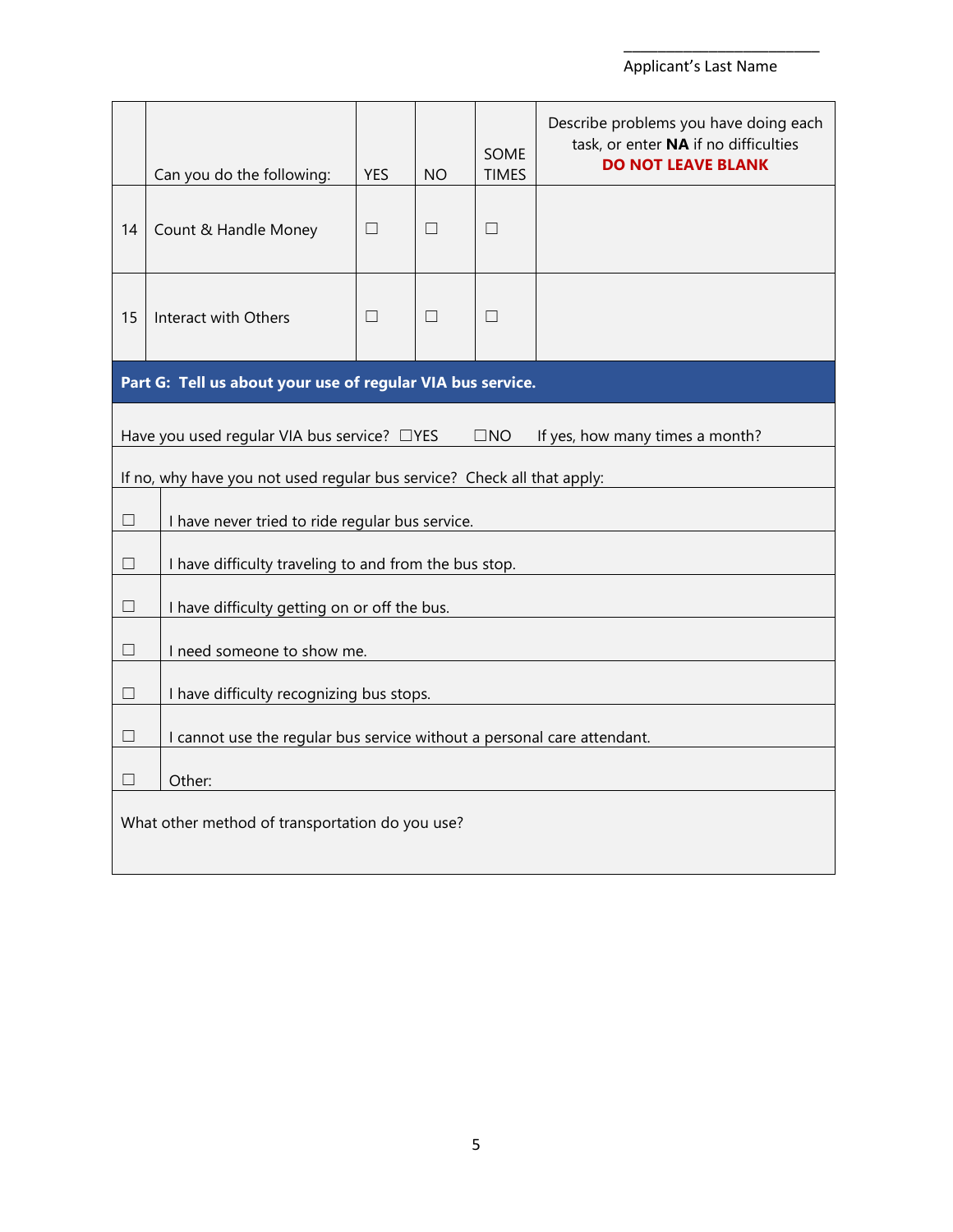#### **Part H: Authorization Signature**

By signing below, the applicant certifies that all information entered above is correct; acknowledges that providing false or incomplete information may result in eligibility being denied or terminated; authorizes VIA Metropolitan Transit to obtain information as it sees necessary from individuals whose names are provided by the applicant or applicant's representative; and acknowledges that all information will remain confidential and used solely to determine eligibility. (If the applicant is under eighteen years old, the applicant's parent, guardian, or representative possessing legal right to authorize the release of information must sign, thereby acknowledging and agreeing to the above terms and conditions.) Applications without appropriate signatures will not be processed. Before signing, please review all responses on the preceding pages, leaving no items blank and, where instructed, ensuring that NA is entered for all items that do not apply to you. Make no entries after this page. Leave pages 7-10 blank for your medical professional to complete. After the professional completes the medical section, submit the original (no copies) to the address at the top of page 11.

| Applicant's Signature                                                                                             |                                                                                                                                                    | Parent or Guardian Signature<br>(If applicant is under 18 yrs.) | Date |  |  |
|-------------------------------------------------------------------------------------------------------------------|----------------------------------------------------------------------------------------------------------------------------------------------------|-----------------------------------------------------------------|------|--|--|
|                                                                                                                   | If someone other than the applicant completed any information in Section I, please have that<br>person sign below and enter requested information. |                                                                 |      |  |  |
| <b>Print Name</b>                                                                                                 | Signature                                                                                                                                          | Relationship                                                    | Date |  |  |
|                                                                                                                   | Address/City/State Zip Code                                                                                                                        | <b>Phone Number</b>                                             |      |  |  |
| <b>APPLICANT: DO NOT MAKE ENTRIES AFTER THIS PAGE</b><br><b>TAKE THE APPLICATION TO YOUR MEDICAL PROFESSIONAL</b> |                                                                                                                                                    |                                                                 |      |  |  |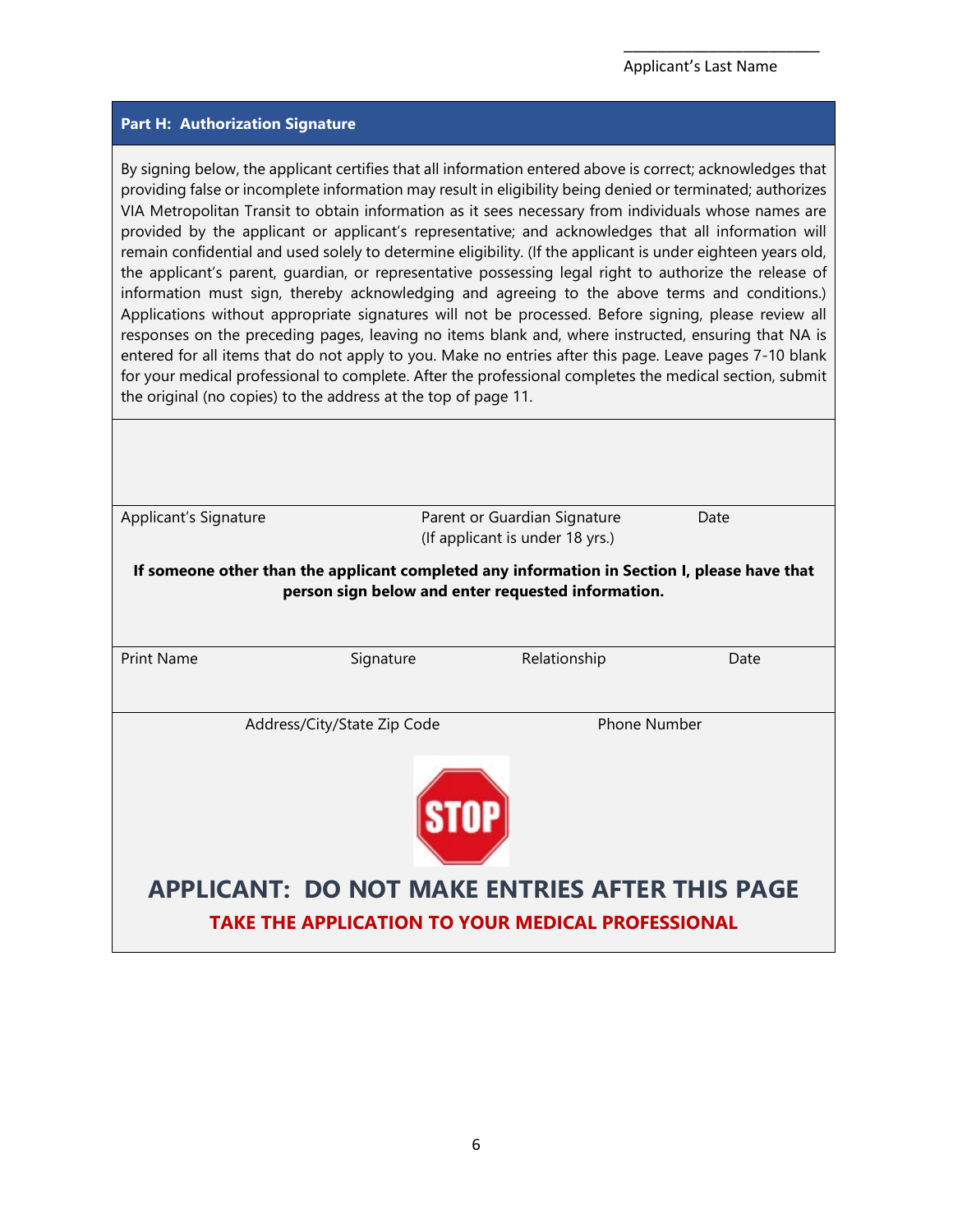## **SECTION II:**

## **TO BE COMPLETED BY A DOCTOR OR SPECIALIST PROVIDING TREATMENT**

## **APPLICANT: DO NOT MAKE ENTRIES ON THIS PAGE**

Medical professional: Please do not complete any part of this application if pages 7-10 have entries when delivered to your office. If corrections are required, please initial and enter explanations as needed. Heavily edited applications will not be processed. Please leave no items blank and enter NA if not applicable or DK if you do not know the requested information. Thank you in advance for your input.

|   | Approximately how long has the applicant been<br>your patient?                                 |       |  |
|---|------------------------------------------------------------------------------------------------|-------|--|
| 2 | What is the primary reason the applicant cannot<br>use the public/regular bus system?          |       |  |
| 3 | If #2 above is due to a CVA, TBI, FX, GSW, or<br>other traumatic injury, enter injury type and |       |  |
|   | approximate date occurred.                                                                     | Date: |  |
| 4 | List assistive devices required for mobility.                                                  |       |  |
| 5 | What is the applicant's height and weight?                                                     |       |  |
| 6 | If visually impaired, what are the applicant's<br>(corrected) visual acuities (Snellen)?       | R     |  |
| 7 | If visually impaired, what are the applicant's<br>field restrictions?                          | R     |  |
| 8 | If pending surgery, enter type, approximate<br>date and estimated recovery time.               |       |  |

## **HEALTH RISK DURING FUNCTIONAL ASSESSMENT**

For Each task below, please indicate if participation poses a likely health risk. If a task is unsafe, briefly describe the potential risk**. If the task does not apply to the applicant, enter NA. If you check "UNSAFE", please elaborate why the task is unsafe.**

|   | TASK                                                                                                                       | <b>SAFE</b> | UNSAFE | IF UNSAFE, WHY? DO NOT LEAVE BLANK |
|---|----------------------------------------------------------------------------------------------------------------------------|-------------|--------|------------------------------------|
|   | Ascending and<br>descending one 12-inch<br>step with handrails.                                                            |             |        |                                    |
| 2 | Walking 2,640 feet on<br>various terrains in various<br>weather conditions.                                                |             |        |                                    |
| 3 | If using wheelchair or<br>scooter, traveling without<br>assistance on various<br>terrain in various weather<br>conditions. |             |        |                                    |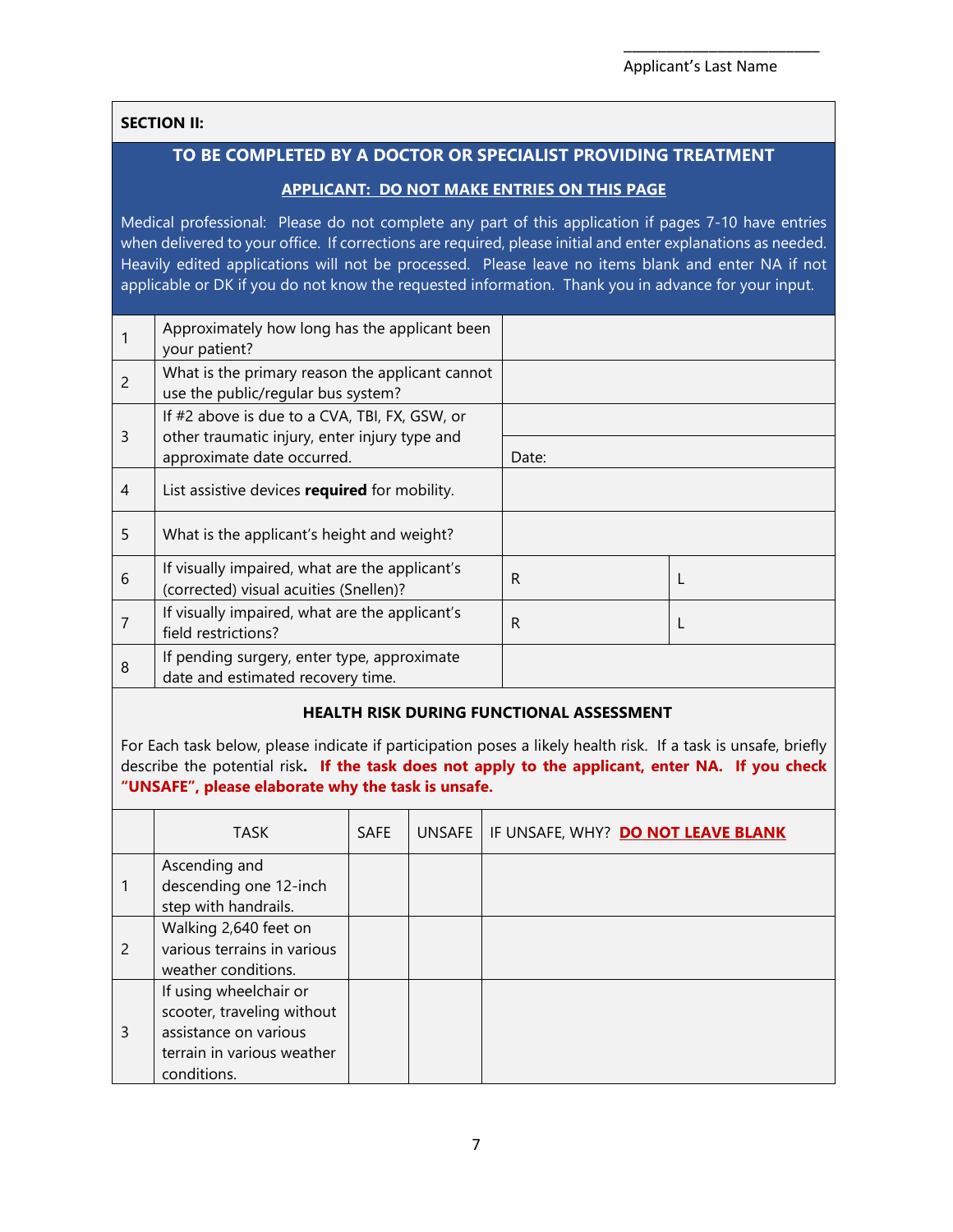#### **SECTION II: TO BE COMPLETED BY DOCTOR OR SPECIALIST APPLICANT DO NOT MAKE ENTRIES ON THIS PAGE FOR EACH ABILITY BELOW, INDICATE THE DEGREE OF LIMITATION RESULTING FROM THE APPLICANT'S DISABILITY. ABILITIES EXPLANATION OF LIMITATIONS** 1 **Walking** ☐No Limitations ☐Slight Limitation ☐Moderate Limitations ☐Severe Limitations ☐Do Not Know 2 **Standing** ☐No Limitations ☐Slight Limitation ☐Moderate Limitations ☐Severe Limitations ☐Do Not Know 3 **Stepping Up & Down** ☐No Limitations ☐Slight Limitation ☐Moderate Limitations ☐Severe Limitations ☐Do Not Know 4 **Communicating** ☐No Limitations ☐Slight Limitation ☐Moderate Limitations ☐Severe Limitations ☐Do Not Know 5 **Remembering** ☐No Limitations ☐Slight Limitation ☐Moderate Limitations ☐Severe Limitations ☐Do Not Know 6 **Planning** ☐No Limitations ☐Slight Limitation ☐Moderate Limitations ☐Severe Limitations ☐Do Not Know 7 **Interacting with Others**  ☐No Limitations ☐Slight Limitation ☐Moderate Limitations ☐Severe Limitations ☐Do Not Know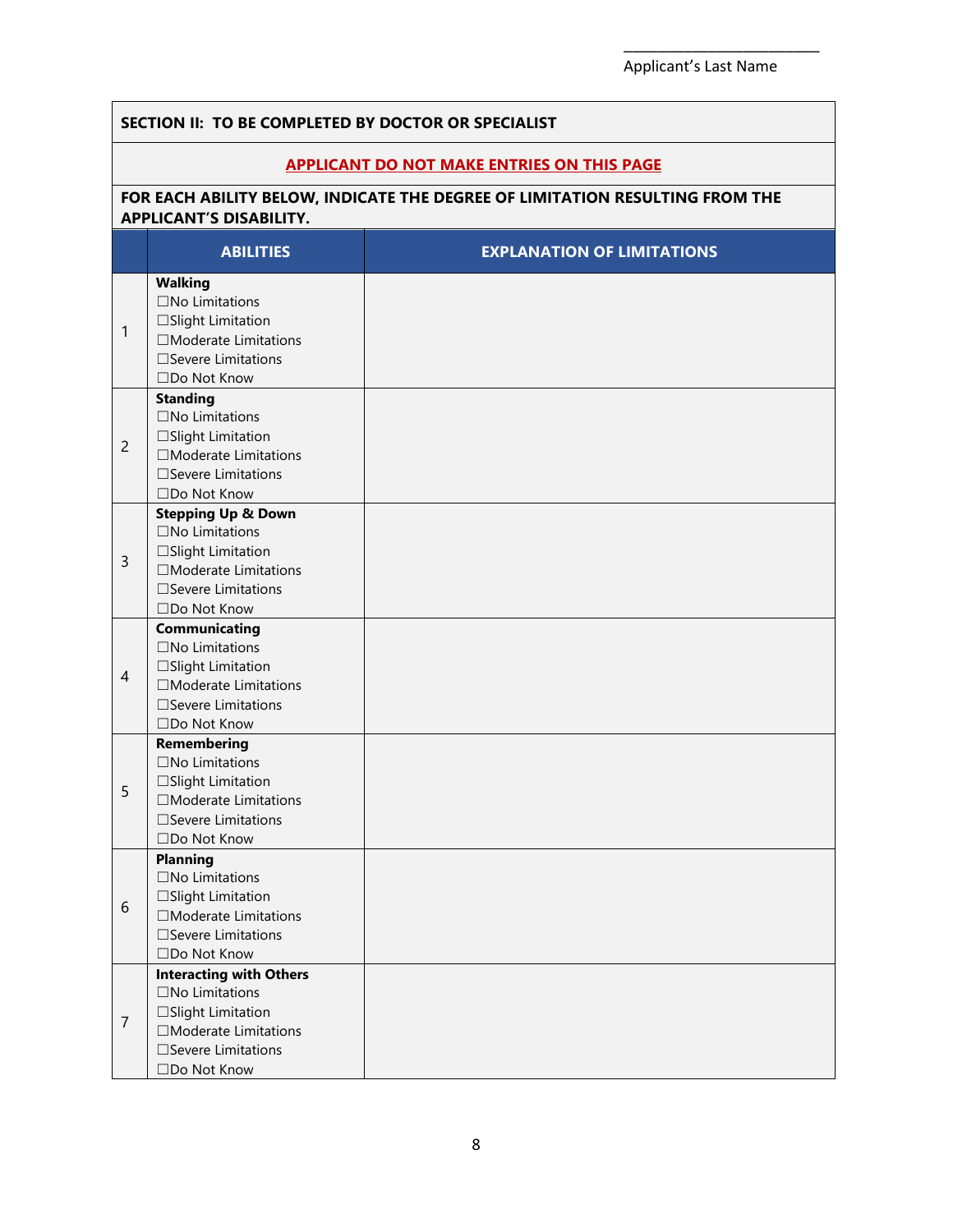IN THE SPACES BELOW ENTER ICD-10 CODES FOR EACH DIAGNOSIS THAT IDENTIFIES THE APPLICANT'S PHYSICAL OR MENTAL DISABILITY.

IF A DIAGNOSIS IS TEMPORARY, ENTER THE ESTIMATED NUMBER OF MONTHS UNTIL RECOVERY. IF NOT TEMPORARY, ENTER NA.

| <b>ICD-10</b><br><b>CODES</b> | <b>MONTHS TIL</b><br><b>RECOVERY</b> | <b>ICD-10</b><br><b>CODES</b> | <b>MONTHS TIL</b><br><b>RECOVERY</b> | <b>ICD-10</b><br><b>CODES</b> | <b>MONTHS TIL</b><br><b>RECOVERY</b> |
|-------------------------------|--------------------------------------|-------------------------------|--------------------------------------|-------------------------------|--------------------------------------|
|                               |                                      |                               |                                      |                               |                                      |
|                               |                                      |                               |                                      |                               |                                      |
|                               |                                      |                               |                                      |                               |                                      |
|                               |                                      |                               |                                      |                               |                                      |

COMMENTS:

## **TO BE COMPLETED BY DOCTOR/SPECIALIST**

#### **APPLICANT: DO NOT MAKE ENTRIES ON THIS PAGE**

| <b>PRINT</b>                                                                                                                                                                                                                                                                                                                                                                                                  |              |                |  |  |  |
|---------------------------------------------------------------------------------------------------------------------------------------------------------------------------------------------------------------------------------------------------------------------------------------------------------------------------------------------------------------------------------------------------------------|--------------|----------------|--|--|--|
| MEDICAL PROFESSIONAL'S NAME                                                                                                                                                                                                                                                                                                                                                                                   | <b>TITLE</b> | LICENSE NUMBER |  |  |  |
| FACILITY/ORGANIZATION NAME                                                                                                                                                                                                                                                                                                                                                                                    | SPECIALTY #1 | SPECIALTY #2   |  |  |  |
| ADDRESS/UNIT NO.                                                                                                                                                                                                                                                                                                                                                                                              | <b>CITY</b>  | STATE/ZIP      |  |  |  |
| <b>TELEPHONE</b>                                                                                                                                                                                                                                                                                                                                                                                              | <b>FAX</b>   | <b>EMAIL</b>   |  |  |  |
| I certify the information I provided is accurate to the best of my knowledge and that no entries were<br>made in the medical section prior to receiving the application. I understand that the information will be<br>used for the sole purpose of determining the applicant's eligibility for paratransit service. I agree that<br>VIA may contact me for clarification or additional information as needed. |              |                |  |  |  |
|                                                                                                                                                                                                                                                                                                                                                                                                               |              |                |  |  |  |
| MEDICAL PROFESSIONAL'S SIGNATURE                                                                                                                                                                                                                                                                                                                                                                              |              | <b>DATE</b>    |  |  |  |